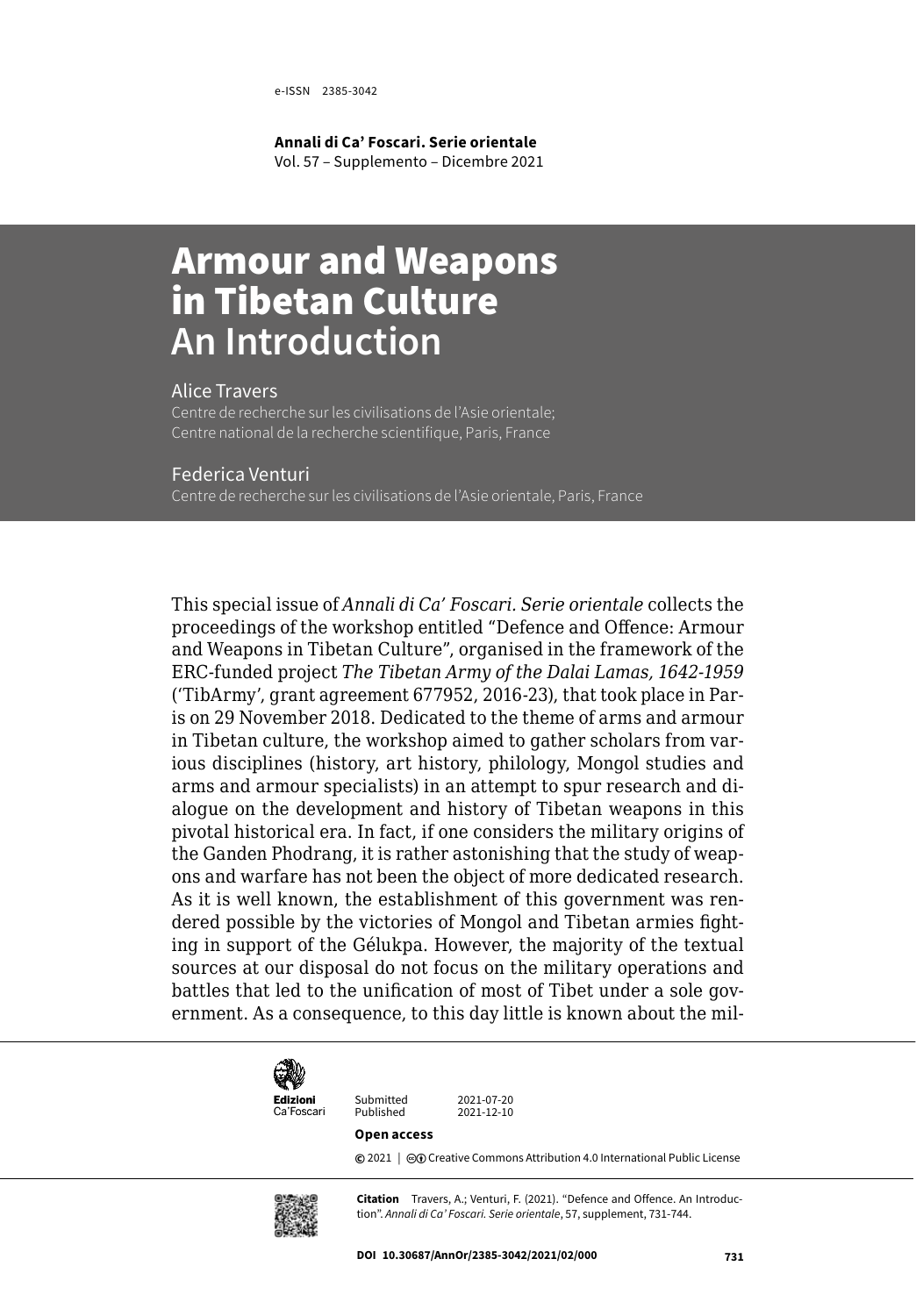itary history of Tibet. This is compounded by the fact that the 'Roof of the World' remains a place celebrated for its spiritual life, and as a result of this, research on the Tibetan civilisation has traditionally revolved around its religious aspects.

Only in 2006, when the pioneering exhibition *Warriors of the Himalaya* was inaugurated at the Metropolitan Museum of Art, the subject of weapons, armours and warfare in Tibet was openly and directly broached. The exhibition and the publication of its important catalogue,<sup>1</sup> which included four articles examining questions connected to arms and armour from different viewpoints,<sup>2</sup> represent a significant turning point and a source of inspiration for the 'TibArmy' Project in general<sup>3</sup> and in particular for the present volume's endeavour to add new avenues of research on Tibetan weapons.

In other fields, the pursuit of military history, including research on strategies and tactics, logistics, and technological advances, has proven to be an extremely useful tool that allows to look at society, government, and state through a completely different set of lenses than the traditional ones of politics, economy and religion. Thus, to provide only the most obvious example here, a now old but still much debated theory, that of the 'military revolution', which for more than half a century has stimulated a reassessment of premodern and early modern European history, is still completely untested in the field of Tibetan studies. First introduced by Michael Roberts in 1955,4 and later developed and calibrated by his pupil Geoffrey Parker in 1988,<sup>5</sup> this idea posits that military innovation in Europe in the fifteenth century, namely the development of mobile field artillery, immensely facilitated the storming of citadels and castles, and thus led to the

1 La Rocca, *Warriors of the Himalayas*.

Research for this article and for the whole volume was funded by the European Research Council (ERC) under the European Union's Horizon 2020 research and innovation programme ('TibArmy', grant agreement 677952). The content of this volume reflects only the authors' views and the ERC is not responsible for any use that may be made of the information it contains.

<sup>2</sup> A general introduction on Tibetan arms and armour by Donald La Rocca; a short history of ironworking in Tibet, by the late John Clarke (whose untimely passing prevented his collaboration to this volume); a discussion of armour and weapons in the iconography of Tibetan Buddhist deities by Amy Heller; and an article on *gonkhang* temples by Lozang Jamspal.

<sup>3</sup> So far, the 'TibArmy' Project has published two other edited volumes on the history of the military in Tibet during this period: Travers, Venturi, *Buddhism and the Military* and FitzHerbert, Travers, *Asian Influences*; another edited collection, on the wars of the Ganden Phodrang, is in preparation.

<sup>4</sup> Roberts, "The Military Revolution. 1560-1660".

<sup>5</sup> Parker, *The Military Revolution*. Other earlier, but still influential, theories on the effect of gunpowder on societies are briefly illustrated in Needham, *Science and Civilisation in China*, vol. V, part 7, 16-18.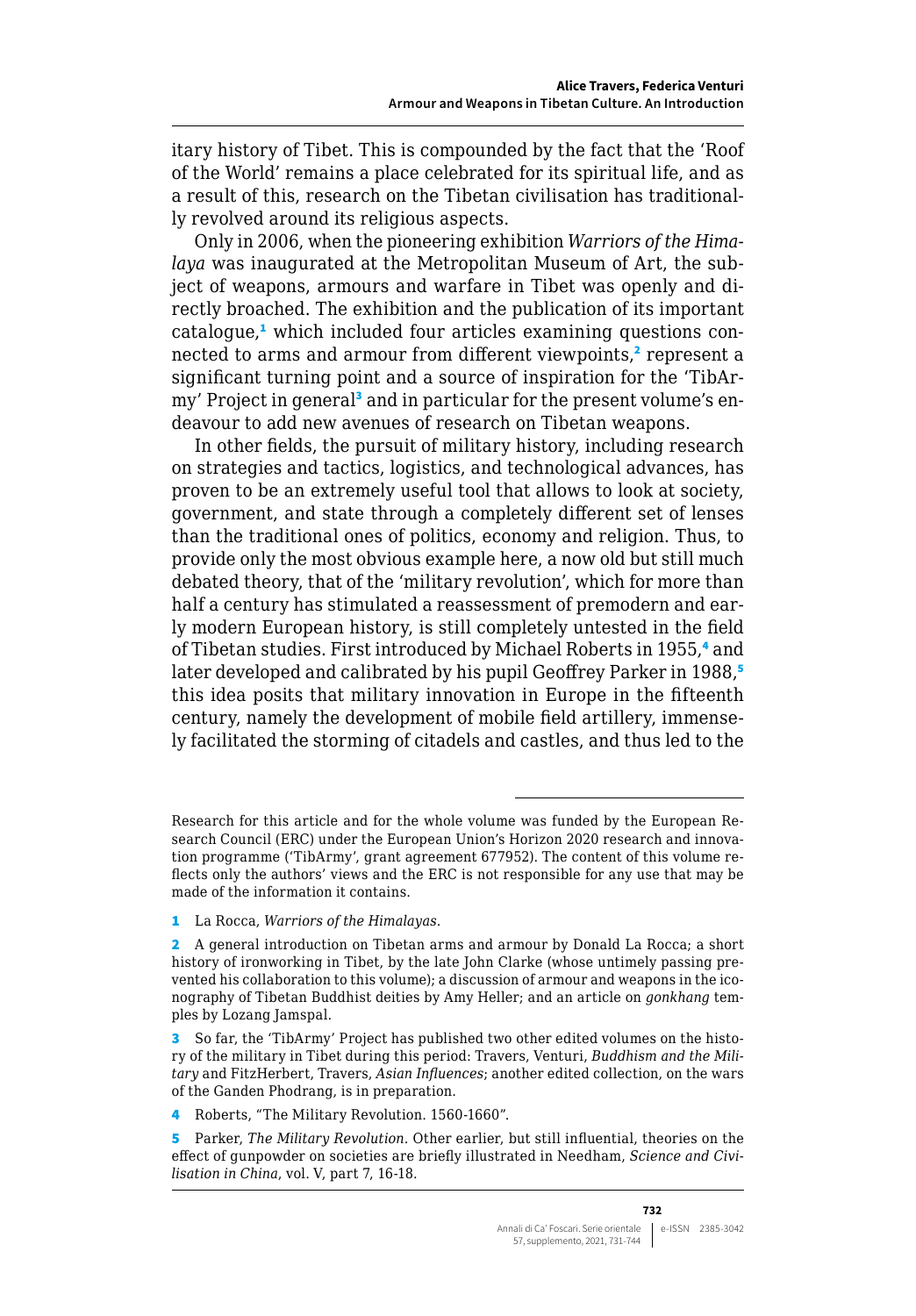evolution of fortifications, which became stronger in order to resist these assaults. In response to this, armies sent to lay a siege substantially increased in size, thus requiring the development of sophisticated and orderly structure both in the battlefield and within the administrations of the governments at war. These had to become better organised in order to raise revenue for and arrange all the logistical facets concerning equipment, provisions, soldiers' pay, military schools, barracks and on-the-move lodging, training, the manufacture or purchase of illustrated drill manuals, and so on. Such efforts contributed to the centralisation of state power, eventually leading to the demise of the administrations less successful in adapting to the new order, and the invigoration of states that innovated efficaciously. Ultimately, the countries with complex but efficient centralised administrations and in possession of superior military technology and organisation ended up dominating large parts of the rest of the world, and creating ever-larger global empires. The idea of the military revolution, then, has since become one of the possible explanations for the marked ascent of Western power over other civilisations.

This brief summary does not imply the project's full support of this theory; indeed, the idea of the military revolution has been critiqued, revised and nuanced in multiple ways during the last thirty years, and continues to be debated.<sup>6</sup> However, recapping its original formulation here serves to illustrate the different ramifications that an analysis of the impact of war on society may bring, and more precisely of the possible historical stakes implied in a study of weapons in a given society. Indeed, while this theory seems at first sight wholly unrelated to the Tibetan case, its model, comprising research on the technological improvements in weapons, and the necessarily related studies of logistics, reconstruction of battles, perusal of state records pertaining to military expenses and taxation, etc., has already been applied to other societies, including India, Japan, Korea, the Ottoman empire and the Islamic states of the Maghreb,<sup>7</sup> as well as to Asia as a whole.<sup>8</sup> The point, then, is that at the moment the field of Tibetan studies still lacks an assessment of the impact of new weapon technologies on society, and this realisation has been among

<sup>6</sup> Among the many publications devoted to this topic one may mention: Black, *A Military Revolution?*; Downing, *The Military Revolution and Political Change*; Jacob, Visoni-Alonzo, *The Military Revolution in Early Modern Europe*; Parrott, *The Business of War*; Rogers, *The Military Revolution Debate*.

<sup>7</sup> See Ágoston, "Firearms and Military Adaptation"; Andrade, *The Gunpowder Age*; Andrade, Kang, Cooper, "A Korean Military Revolution?"; Börekçi, "A Contribution to the Military Revolution Debate"; Cook, *The Hundred Years War for Morocco*; Eaton, Wagoner, "Warfare on the Deccan Plateau 1450-1600"; Khan, *Gunpowder and Firearms*; Stavros, "Military Revolution in Early Modern Japan".

<sup>8</sup> Lorge, *The Asian Military Revolution*.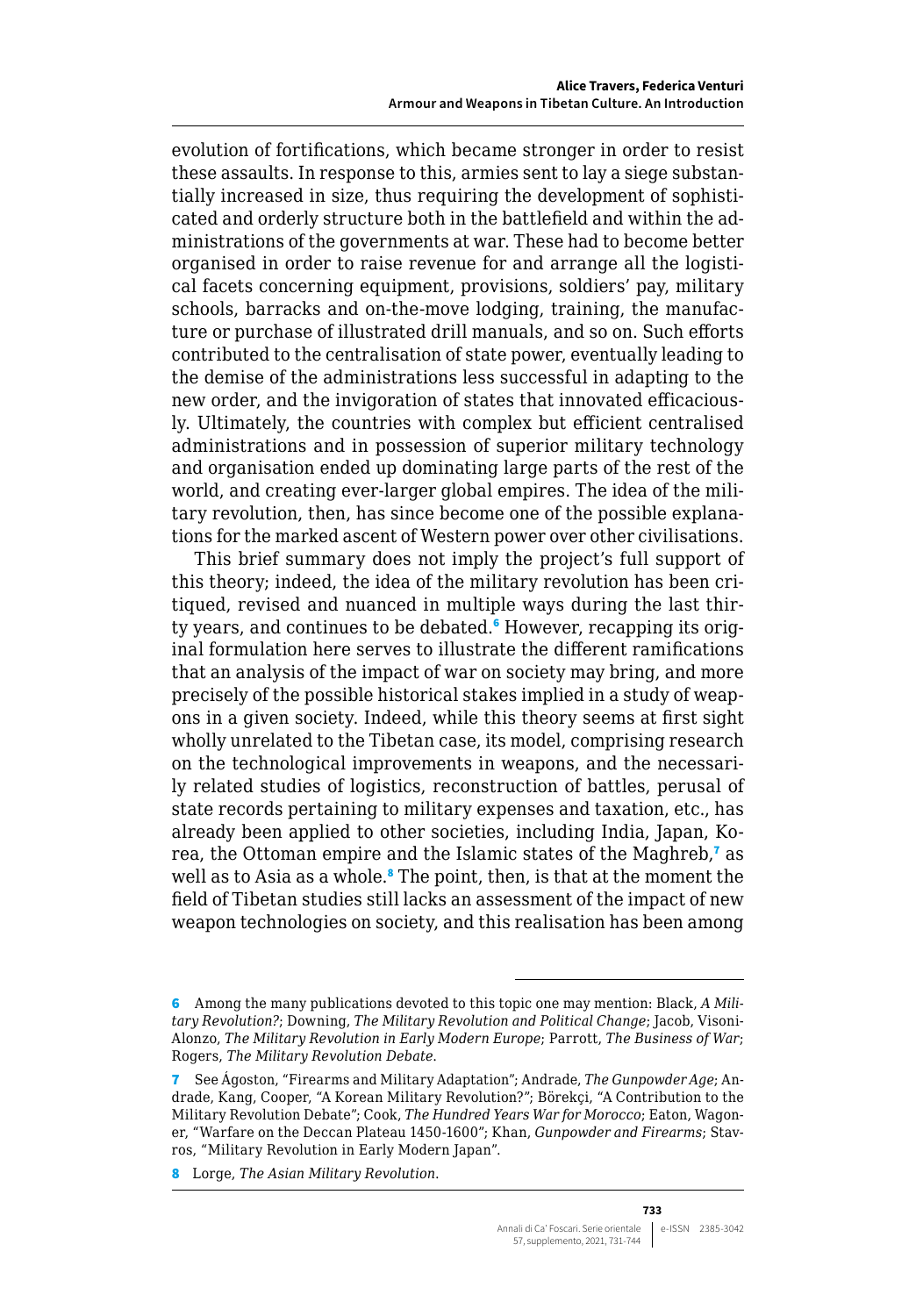the major reasons behind 'TibArmy''s determination to organise this workshop and publish its proceedings.

We thus decided to start from the first link of the chain, i.e. the study of weapons itself, partly because the whole idea of the military revolution proceeds from technological improvements in weaponry, and partly because we could ground our research on the abovementioned prior scholarship by Donald La Rocca. It was also decided that this focus on Tibetan weapons needed to be chronologically extended to cover the historical periods prior to the Ganden Phodrang, to include all types of weapons even outside the scope of the military usage (and include hunting or private use), and, to extend to Tibetan areas beyond the territories of the Ganden Phodrang government. Therefore, the main questions that oriented the participants' research were: which weapons did the Tibetan use, where did they come from, when were they used, and in which circumstances?

Studying weapons in Tibetan culture presents several limits and difficult-to-solve puzzles. The first challenge is to establish a clear chronology of the existence and diffusion of weapons in Tibet. To determine the time when important, transformational technological advances occurred in Tibet would allow one to reflect on the model established by Geoffrey Parker, but this remains a somewhat hazardous venture, mainly because of enduring terminological ambiguities in Tibetan sources.<sup>9</sup> Just to give an example, if one tries to find out when firearms of the type that spurred the military revolution in Europe, the matchlock musket, appeared in Tibet, one faces a singular problem: the generic word for it is *me mda'*, literally 'fire-arrow', but, this word does not change as time, and technological advances, progress.

The word *me mda'* is thus first found in texts much earlier than the introduction of firearms in Tibet such as, for instance, the *gsung 'bum* of Mar pa Chos kyi blo gros (1002/1012-1097/1100), the *gsung 'bum* of the five founding patriarchs of the Sa skya order (eleventh to thirteenth century) and the *gsung 'bum* of the third Karma pa Rang 'byung rdo rje (1284-1339). In these cases, the term may simply denote a true 'fire-arrow', that is, something similar to the Chinesestyle fire lance,<sup>10</sup> an early ancestor of the gun that appeared in China already in the tenth or eleventh century, and that although it did use

<sup>9</sup> The central problem of terminology in the study of weapons in particular, and of new technology in general was already highlighted in Needham, which talked of "terminological confusion": "when the thing fundamentally changed, while the name did not" (Needham, *Science and Civilisation in China*, vol. V, part 7, 11-12). In the case of Tibet, the question was addressed by La Rocca, who authored the first "Tibetan-English Glossary of Arms and Armor Terms" (La Rocca, *Warriors of the Himalayas*, 267-87).

<sup>10</sup> An illustration of a fire lance can be seen in Needham, *Science and Civilisation in China*, vol. V, part 7, 238.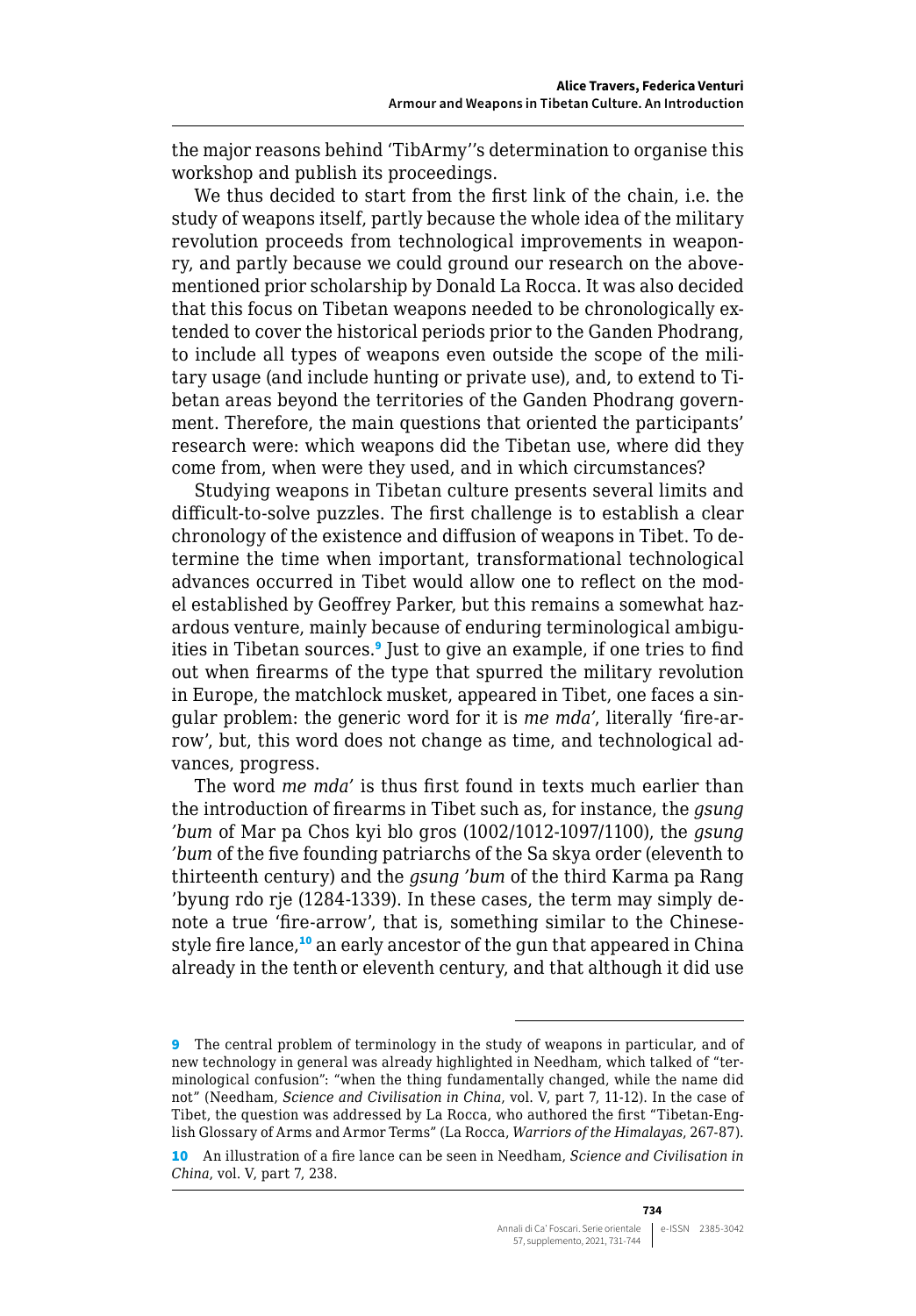gunpowder, had a barrel made of bamboo or paper, and spewed out sparks or flames rather than projectiles.<sup>11</sup> In literature dating from the seventeenth century onward it is ascertained that the term *me mda'* may indicate muzzle-loading muskets, and more particularly a matchlock (as will be seen in this issue, it seems quite unlikely that flintlocks ever made their way to Tibet).<sup>12</sup> In the following centuries, and especially in the nineteenth and twentieth centuries, the same term may conceivably denote also more advanced imported breechloading firearms and rifles. We also know for sure, as it is testified by numerous photographs, that matchlock technology remained commonly in use in Tibet well into the twentieth century, so that even in this period the term *me mda'* may still mean 'matchlock'.

However, the meanings (fire arrow or firearms) of the occurrences found in the intermediate period, i.e. the fifteenth to seventeenth century, are not always clear since the question of the precise date of introduction of firearms into Tibet remains a thorny one.

At present, as it is shown in Tashi Tsering Josayma's contribution to this volume, the earliest documented references to firearms in Tibet may be ascribed to the first half of the seventeenth century, with 1618-19 being the earliest date confirmed through historical sources. The episode in question, narrated in the biography of the first Panchen Lama, regards the clashes between the ruler of Tsang (Sde pa Gtsang pa) and the Mongols; on one of these occasions "a rain of arrows (*nyag phran*) and *me mda'* fell" (*me mda' dang nyag phran gyi char 'bab*).<sup>13</sup> While some may doubt that in this case *me mda'* actually refers to firearms, and would argue that it may be interpreted as fire-arrows, not many years later, in 1634, we have definite certainty of the utilisation of gunpowder in a war context. During the second war between the ruler of Tsang and Bhutan, a stash of gunpowder explosives stored by the Bhutanese in a fortress at Sinmodoka (Srin mo dho kha) exploded unexpectedly, apparently killing all the Tibetans who were besieging it.<sup>14</sup> It goes without saying that if the Tibetans were not yet aware of the power of firearms, they certainly became so at this point. To continue with our examples, one may refer to another source discussing the events of the seventeenth century, the *La dwags rgyal rabs*, which mentions that the skills with a matchlock of King Senge Namgyal (r. 1616-42) were excellent.<sup>15</sup> Interestingly, the term found in the *La dwags rgyal rabs* and

- 14 See Aris, *Bhutan*, 219; Ardussi, "Bhutan before the British", 220.
- 15 Francke, *Antiquities of Indian Tibet*, vol. 2, 39, ll. 20-1

<sup>11</sup> See Andrade, *The Gunpowder Age*, 75.

<sup>12</sup> See Travers' contribution in this issue.

<sup>13</sup> See Tashi Tsering Josayma in this issue. A similar passage from the same source, but referring to 1621, is also identified in Ardussi, "Bhutan before the British", 262 fn. 79.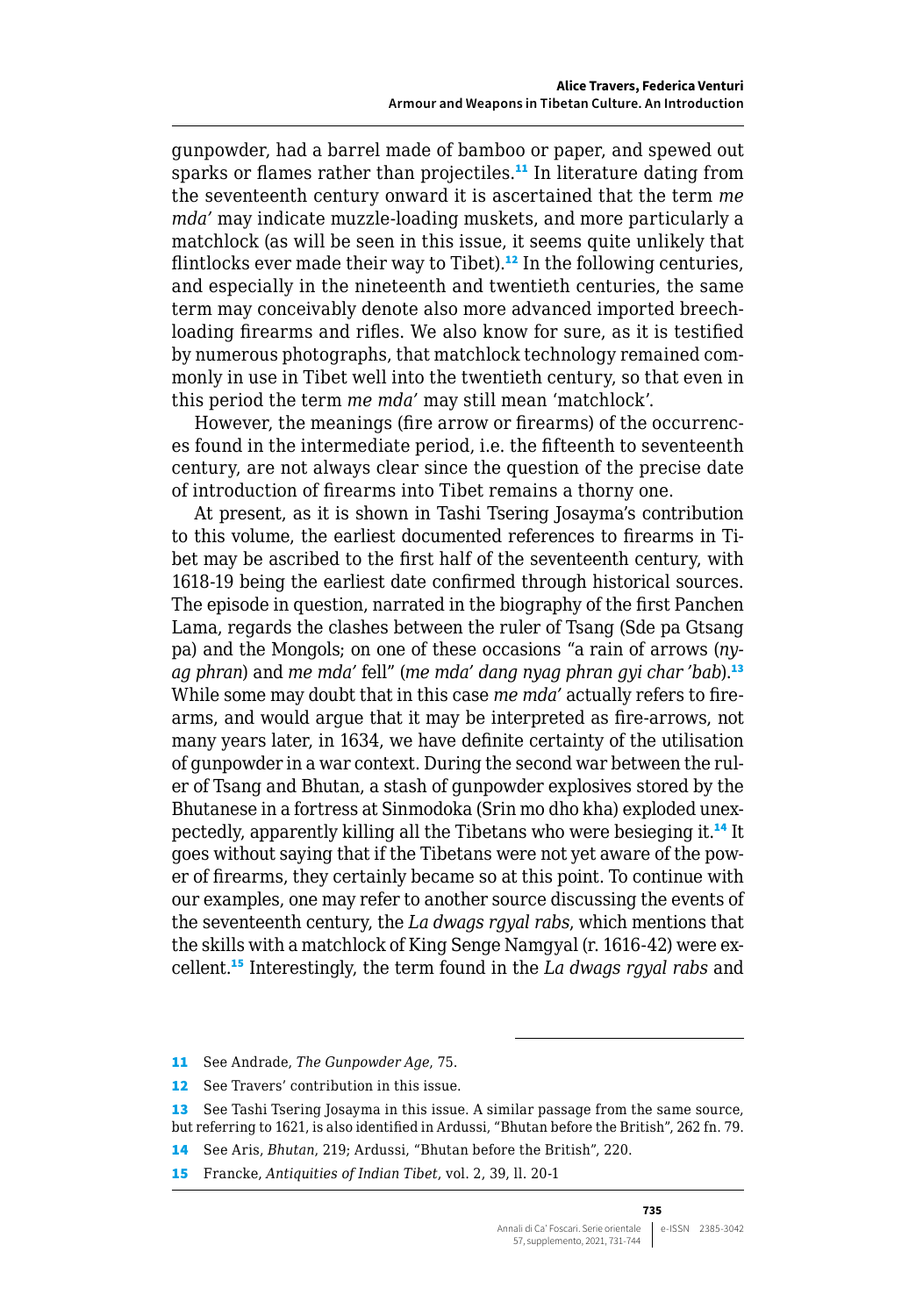translated by Francke as "matchlock" is *glog*, <sup>16</sup> although already in the *Mi dbang rtogs brjod* the common term for a firearm is *me'i 'khrul 'khor*. While there is an obvious temporal gap between the two texts – the chronicles of Ladakh are ascribed to the seventeenth century, $17$  while the *Mi dbang rtogs brjod* was completed in 1733 – one might also surmise that the term *glog*, meaning literally 'lightning', with its focus on the sudden flash of light produced by the weapon, better describes an initial focus on the wondrous qualities of the matchlock, while the designation *me'i 'phrul 'khor* shows a certain understanding of the mechanism and automation that rendered possible the functioning of the firearm.

However that may be, by the time the *Mi dbang rtogs brjod* was composed, certain technological advances had probably made their way into Tibet. Moreover, some of these may have been introduced by the Zunghars during the occupation of Lhasa between 1717 and 1720. It is well known, in fact, that in 1716 a Zunghar (Kalmyk) raid against a Russian convoy of prisoners of war being transported to Siberia captured, among others, Johan Gustaf Renat,<sup>18</sup> an expert Swedish artillery lieutenant. Renat remained a captive of the Zunghars for seventeen years and soon became respected for his knowledge of military matters. We know this from several sources. One is his own petition to the Swedish government to receive a pension, that he penned after his return to Sweden in 1734. Here he stated that he made guns and mortars for the Kalmyks, organised their artillery, and taught two hundred of them the use of those arms, "all out of love for his country".19 In addition, the funerary eulogy written for his wife Brigitta Scherzenfeldt, another Swede who had been imprisoned by the Kalmyks and whom he married while in captivity, mentions that, on their return to Sweden, Renat had been arrested in Moscow because

the Russians had taken up great hate for him inasmuch as he had helped their enemy the Kalmyks by some artillery and other things, such as the usual European military sciences and drills, tolerably put in place to defend themselves against a forthcoming enemy assault.<sup>20</sup>

<sup>16</sup> Note, however, that the term *me mda'* appears in the *La dwags rgyal rabs* in a list of offerings donated to Stag tshang ras pa; see Tashi Tsering Josayma's contribution in this issue.

<sup>17</sup> Petech, *The Kingdom of Ladakh*, 1.

<sup>18</sup> See Petech, *China and Tibet in the Early 18th Century*, 39.

<sup>19</sup> See Baddeley, *Russia, Mongolia, China*, vol. 1, clxxxv-clxxxvi. He also mentioned that he "made a campaign with the Kalmuks against the Chinese" (vol. 1, clxxxvi), but he dates this to 1733, which seems unlikely, since he departed from the Khan's court on 22 March of that year (see Jarring, "Brigitta Scherzenfeldt", 117).

<sup>20</sup> English translation of the original Swedish eulogy, as reproduced in Jarring, "Brigitta Scherzenfeldt", 117. We are grateful to Dr. Thomas L. Markey for his translation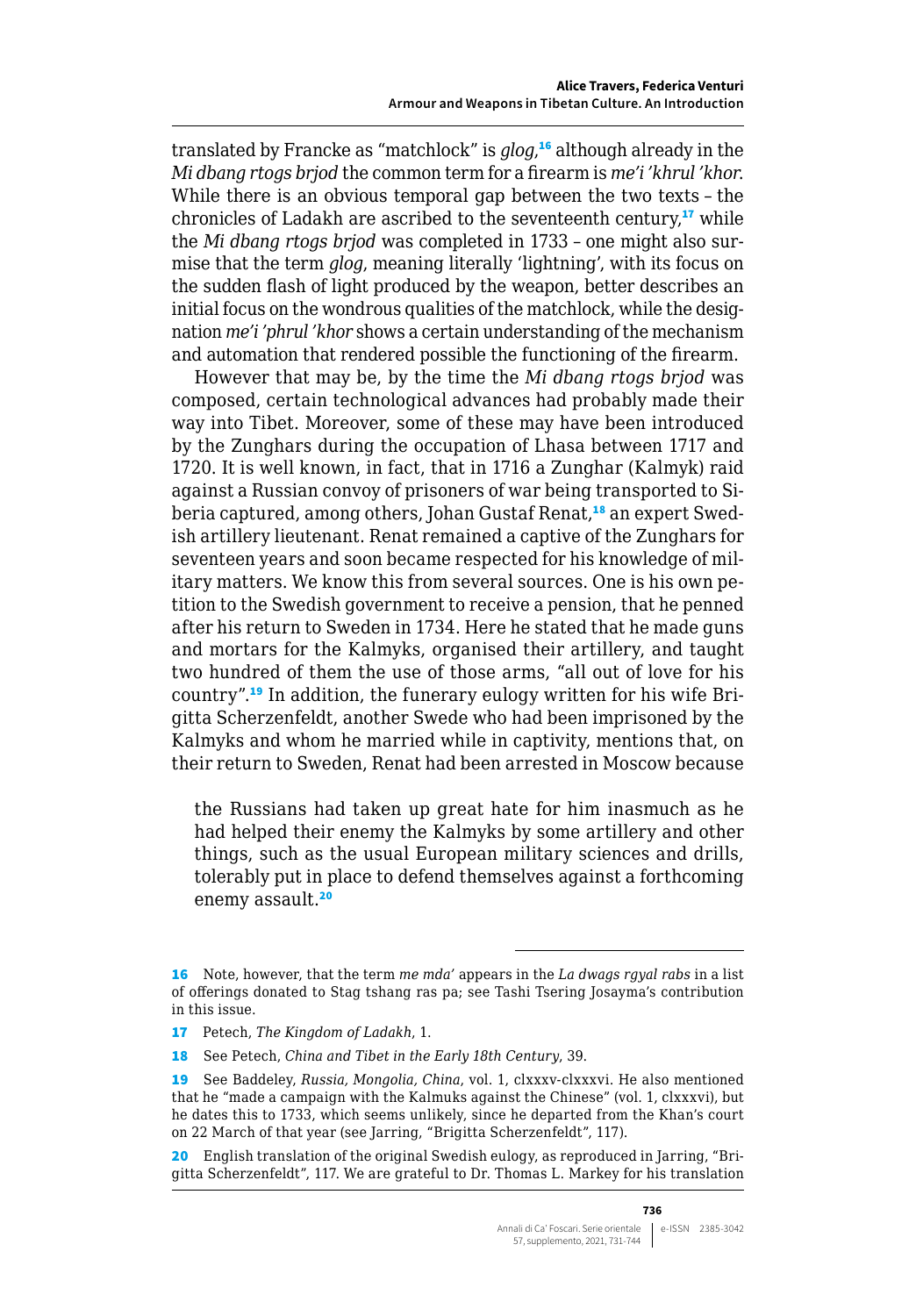Even more importantly, we learn from the statement of a Major Ugriumoff, who had also been prisoner of the Zunghars, that Renat manufactured for them "fourteen 4-pounder cannons; five small cannons and twenty 10-pounder mortars". <sup>21</sup> These certainly contributed to introduce the latest western technologies in Central Asia, and notice of these new war machines may have well arrived to Lhasa during the Zunghar occupation.<sup>22</sup>

As the reader will understand by reading this volume, when seeking to establish such a chronology of firearms, the historian of Tibet copes with a scarcity of traditional historical sources (in particular a limited number of archival sources available on military history) and thus needs to make use of whatever other historical and literary material is at his/her disposal. The critical analysis and interpretation of the meaning of what is found and not found in these sources is often arduous and leaves room for much uncertainty. The *Treatise on Worldly Traditions* (*'Jig rten lugs kyi bstan bcos las dpyad don gsal ba'i sgron me zhes grags pa bzhugs so*), dated 1524 by his colophon, is a good illustration of some sources' limits for earlier times. It is a volume on craftsmanship composed by Jamyang Tashi Namgyel ('Jam dbyangs bkra shis rnam rgyal). It includes sections on 1) the craft of swords (*ral gri*) and the assessment of their qualities, which often depended on the choice of materials and the technique of fabrication, such as the tempering of the iron, particular forging technique, and so on; 2) armour (*khrab*); and 3) helmets (*rmog*). Two other parts, on saddles and stirrups, concern corollary equipment.

It is noticeable that the treatise itself does not include a section on firearms. While this might be interpreted to signify that they were completely unknown in Tibet, this seems quite unlikely, since it is widely believed that the Mongols, under whose rule Tibet had been from the mid-thirteenth to the mid-fourteenth century, were responsible for the diffusion, from the mid-thirteenth century onwards, of the earliest types of gunpowder weapons from East Asia all the way

of this important text.

<sup>21</sup> See Baddeley, *Russia, Mongolia and China*, vol. 1, clxxx.

<sup>22</sup> However, Petech doubts that these innovations could have been already operational at the time of the Zunghar conquest (Petech, *China and Tibet in the Early 18th Century*, 41). About this point, see the contribution by Travers in this issue, as well as Shim, "The Zunghar Conquest".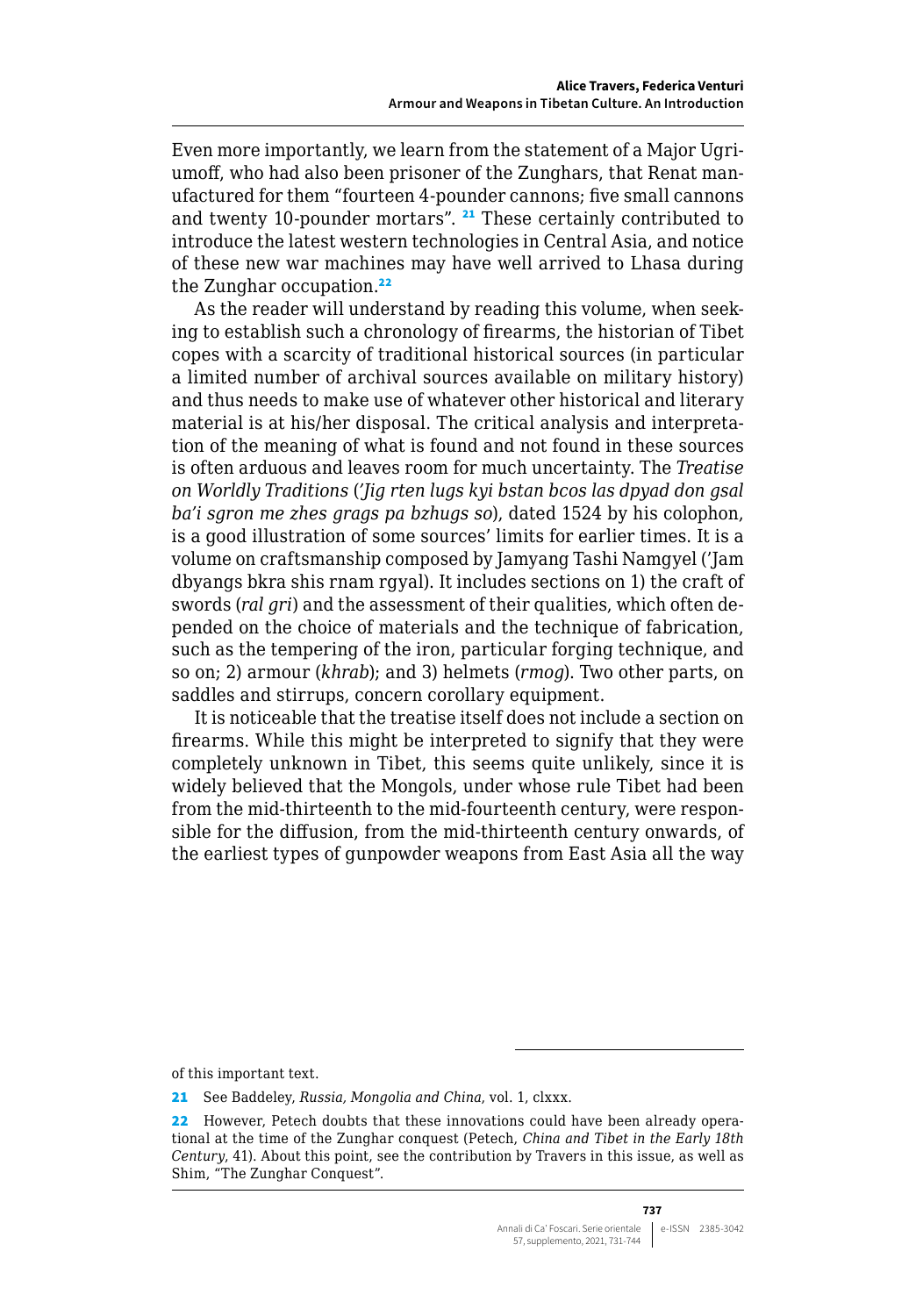to Europe.<sup>23</sup> While there are still a few critics of this theory,<sup>24</sup> it is certain that the Mongols used projectile-propelling firearms, as the oldest unquestionably datable gun has been recovered among the ruins of Xanadu (Shangdu), Qubilai Khan's military headquarters from 1260 onward. It is known as the 'Xanadu gun', and its date, inscribed on it, corresponds to the year 1298.

Another weapon that cannot be found in this treatise allows one to confirm that the author's particular viewpoint alone (and not the historical state of the development of weapons in Tibet at that time) can explain its exclusion from this work. Bows and arrows, likely the most widespread, one might say ubiquitous, weapons used in Tibet, are also completely absent, and nobody would surmise that their absence indicates that they were unknown – on the contrary, they have represented the traditional war and hunting equipment of all Tibetans since at least imperial times.

However, since the *Treatise on Worldly Traditions* is mainly a manual of connoisseurship, its focus on craftsmanship (including chapters on the making of porcelain, cloth, tea, leather, and musical instruments such as cymbals and bells), explains why it would not include sections on either bows and arrows or firearms. In fact, the former were mostly produced at home, with readily available material, and the skills to make them were passed on in the family from one generation to the next. As a consequence, there was no need to turn to a skilled artisan. On the contrary, in order to acquire a sword, it was necessary to turn to the services of an ironsmith, who possessed the required technical knowledge to temper the iron and craft it in the proper way.

Concerning firearms, instead, we could hypothesise that gunmaking was not contemplated in the *Treatise* because at this point in time – again, the date is 1524 – there were either very few or no autochthonous Tibetan craftsmen with the knowledge necessary to produce a functioning gun. Hence, Jamyang Tashi Namgyel had no need to include advice on the craftsmanship of guns. Rather, it may be surmised that the absence of a section on firearms in this manual indicates that the guns existing in Tibet at this time were more than likely all imported from nearby countries, such as China, India and Persia.

<sup>23</sup> See for example Andrade, *The Gunpowder Age*, and Haw, "The Mongol Empire"; both propose that the Mongol empire largely employed gunpowder throughout all its vast territories. Needham, *Science and Civilisation in China*, vol. V, part 7, 3 simply proposes that from about the year 1300, China was the origin of "the transmission of the bombard, gun and cannon to the rest of the world". Related questions concerning the introduction of advanced firearms in Asia from the West and the military revolution in Asia are discussed in Di Cosmo, "Did Guns Matter?", 121-66.

<sup>24</sup> See May, *The Mongol Conquests*, and Raphael, "Mongol Siege Warfare".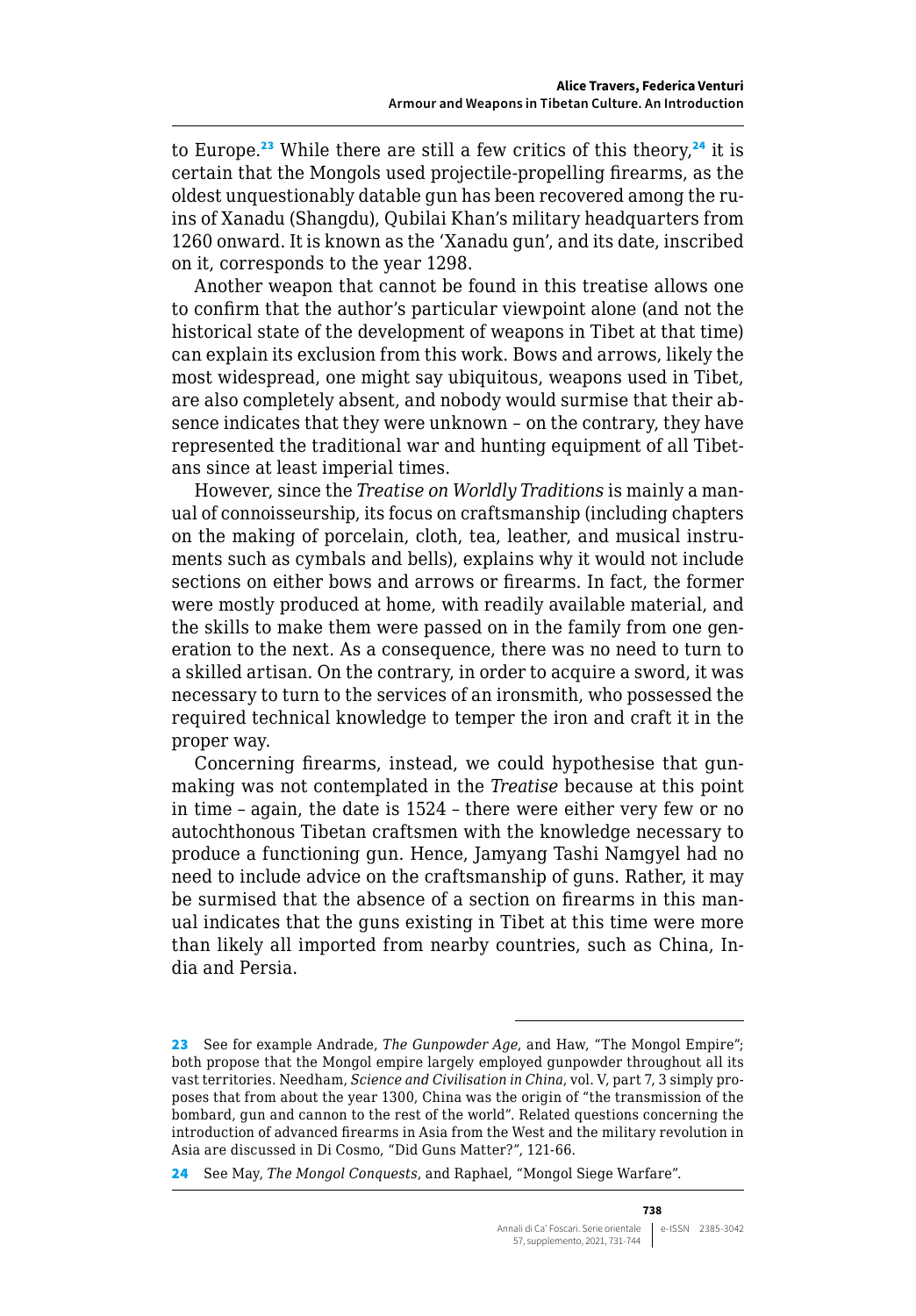This being said, this volume also shows that the historians of Tibet still have at their disposal a wealth of visual and textual (historiographical, biographical and autobiographical) sources that can be mined in search of weapons' mentions and descriptions, as well as a number of archives on the Tibetan manufacturing and import of weapons for the twentieth century period (see Travers in this issue), and a very significant amount of material evidence of the Tibetan weapon culture, stored in museums and private collections.<sup>25</sup> These sources allow to build a new understanding of the diversity of Tibetan weapons and of their development in history and to focus, whenever possible, on the questions of nomenclature, dating, and provenance of new technology.

In an effort to disentangle these issues, in order to even begin to approach the wider investigation of the 'military revolution', which would open significant avenues of enquiry that have so far been neglected in the world of Tibetan studies, we have collected in this issue five path-breaking studies, organically structured in two sections preceded by a preface. The brief preface ("Some Reflections on the Question of Military Innovation in Tibet"), by a specialist of Mongolian history, Johan Elverskog of Southern Methodist University (Dallas, Texas) – whom we thank for having accepted to take on the delicate task of providing an external point of view –, presents his reflections on the possible reasons behind what he sees as a historically long-developing military weakness of the Tibetans, resulting in their ultimate mid-twentieth century defeat at the hand of People's Republic of China's army. He contextualises the Tibetan situation within the larger Asian context and what Andrade has called "Great Military Divergence", when Europe came to dominate Asia in the course of the nineteenth century. He then proposes as a hypothesis that the Tibetan divergence from military innovation that happened at some point during the Ganden Phodrang period might find its first roots in an even earlier period, after the fall of the Mongol empire (1350-1550), when the Tibetan army would have embarked on a period of stagnation, leaving little space to innovation and showing slight or no interest in financial investment on weapons, new technology, etc. His final considerations on possible reasons for the continuation of this phenomenon in the next centuries may be provocative to some, and are in certain regards contradicted by the research found in this issue, but are certainly worth raising to stimulate the debate and hopefully foster further historical research on why, how and when exactly the Tibetans started to accumulate a technological setback in weapons development, one that proved to be difficult to recover in the first half of the twentieth century.

**739**

<sup>25</sup> See La Rocca, *Warriors of the Himalayas*, and his article in this issue.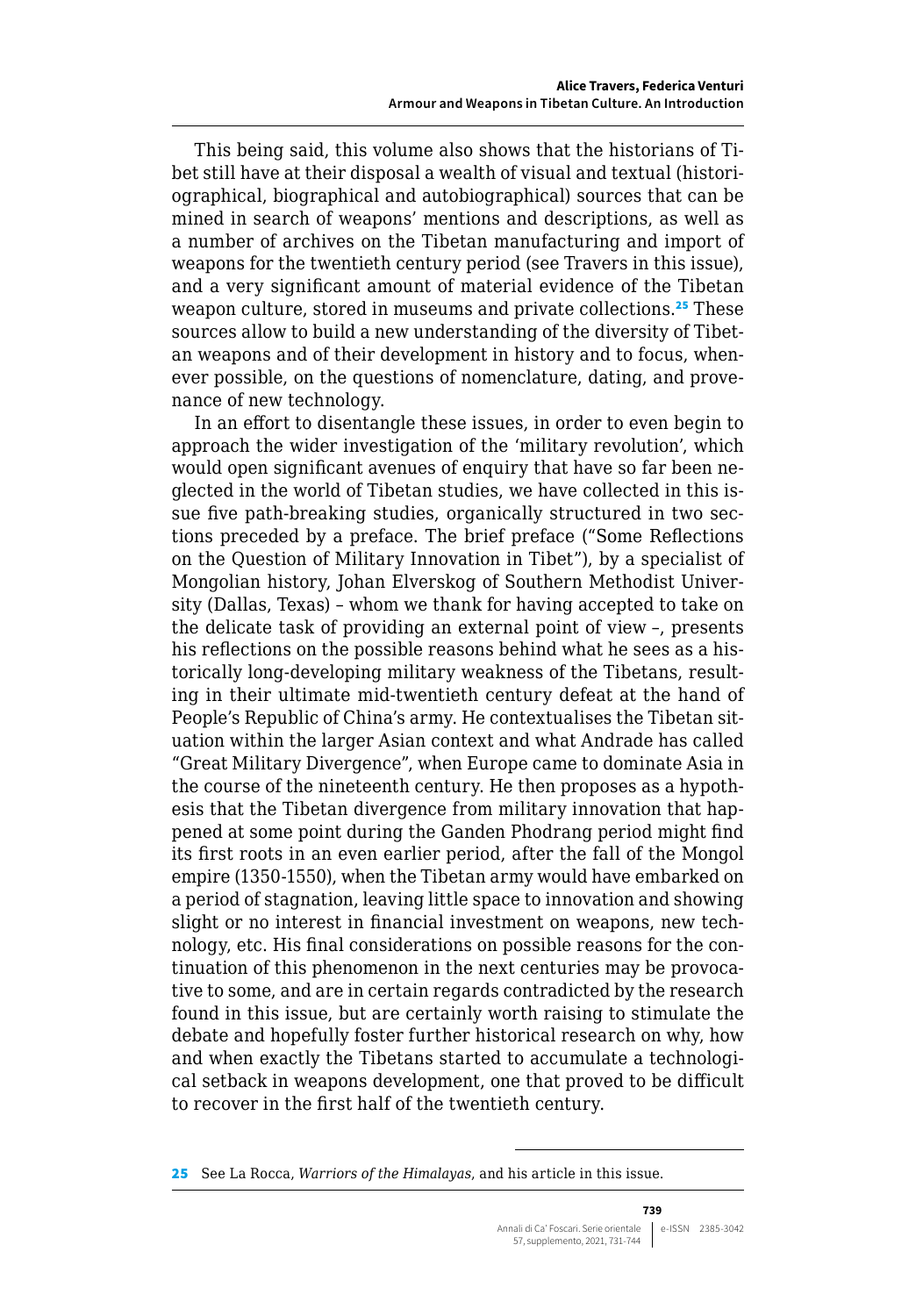Following this preface, the initial section of this volume focuses on three general questions that we think are instrumental to approach this topic: the state of the art in connoisseurship of Tibetan arms and armour, the understanding of the terminology and its evolution, and the identification of the historical sources. In the first article, entitled "Armour and Weapons in Tibet from Yongle to Younghusband. Learning from Object-Driven Research", Donald La Rocca, relying on his longstanding expertise as Curator of the Arms and Armor Department of the Metropolitan Museum of Art (New York), illustrates the state of the art in research on Tibetan arms and armour from the fifteenth to the twentieth century. In a concise and clearly structured piece, he sums the extent of our knowledge in this field, one that he himself pioneered back in 1999. His article lucidly illustrates the various types of armour (for men and horses), helmets, shields, swords, spears, firearms and archery equipment, detailing their material, fabrication techniques, and cultural influences from other neighbouring (or not so neighbouring) countries. In addition, it highlights some of the most recent discoveries, including an extremely rare defence for the neck and shoulders, the use of which is evident after comparison with an early fifteenth century Chinese scroll.

Complemented by a number of beautiful illustrations, Donald La Rocca's article is also propaedeutic reading for all other articles, but especially for the one entitled "Arms and Armour in Ancient and Medieval Tibetan Literature. A Lexicographical Approach" by Petra Maurer (Ludwig-Maximilians Universität, Munich), who examines in great detail the historical development of terms and expressions for arms and armour through a lexicographical approach by studying sources ranging from the eighth to the nineteenth century. Assimilable to the article by Tashi Tsering Josayma for its breadth of scope, the research presented here is supported by Maurer's profound knowledge of the Tibetan language after her longstanding work for the *Wörterbuch der Tibetischen Schriftsprache*. In brief, here she examines for the first time all the terms relating to arms and armour collected in the above-mentioned *Wörterbuch*, and analyses their meanings in different textual contexts and time periods in order to reconstruct as much as possible how the language relating to weapons and warfare changed, what different connotations could be applied to these words including outside the military domain, and whether their values evolved, expanded or contracted. Her work in collecting and collating all this material, as well as analysing it, will prove extremely useful not only for scholars of philology, but also for historians and scholars of religious studies, as it transpires that many of the words used for weapons also often had metaphorical uses, especially in religious contexts.

The contribution entitled "*Khra ring bog gi bshad pa* and Other Material on the Matchlock" by Tashi Tsering Josayma of the Amnye

**740**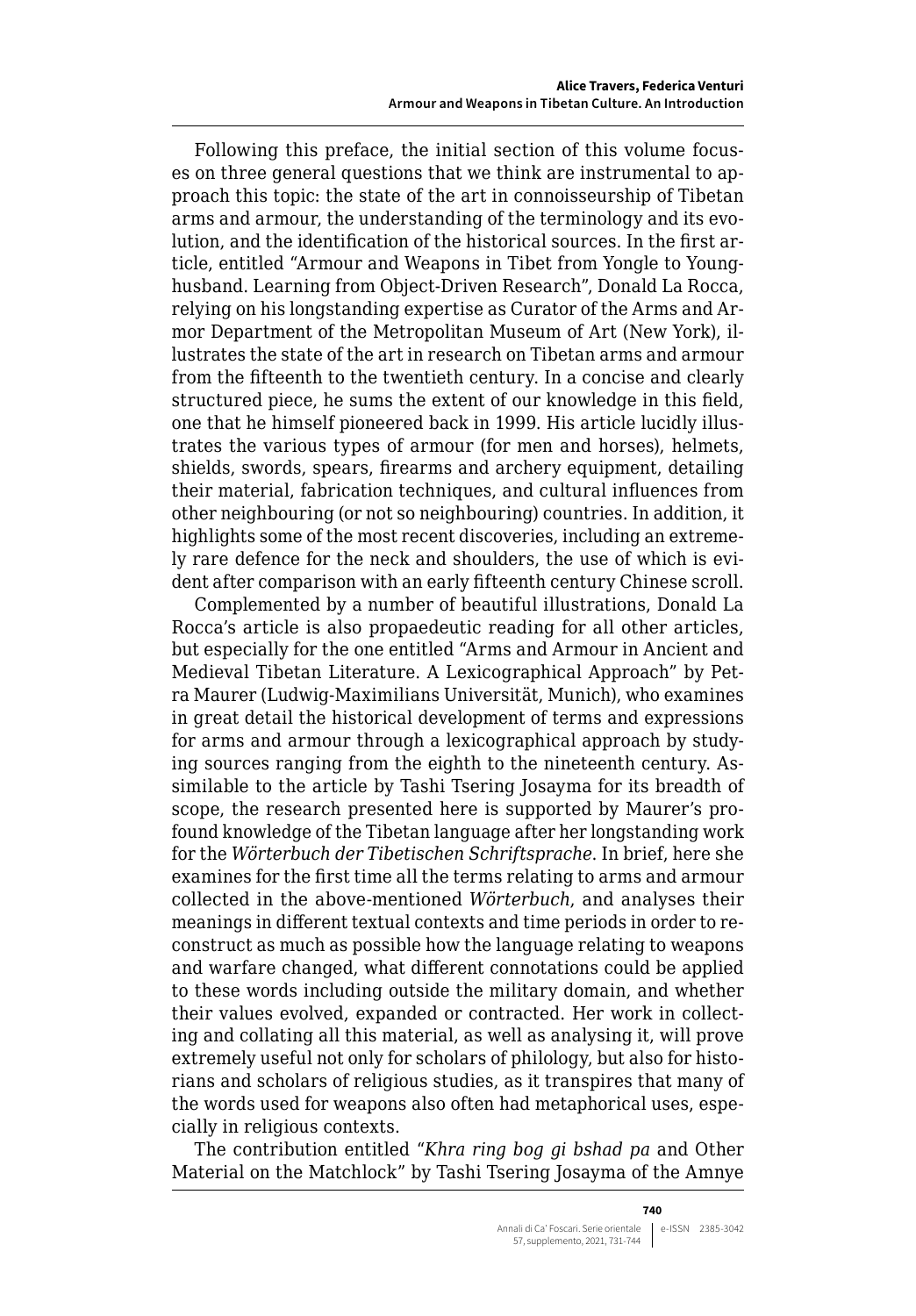Machen Institute (Dharamsala, Himachal Pradesh), is a veritable bibliographic tour de force. By gathering in one place data scattered in almost eighty different primary sources, ranging from the eleventh to the twentieth century, this article is in itself a small encyclopaedia on the topic of matchlock in Tibet. Moreover, it renders accessible to the wider public a mine of information that, when explored in further depth and detail, will certainly lead to new discoveries and greater understanding. Among its many immediate contributions are an attempt at finding out when the matchlock was introduced in Tibet, a discussion of the different regional names for the word 'matchlock', including (where possible) their etymologies, and the reproduction, for the first time, of a hand-drawn sketch of a matchlock indicating the names for all its parts, as well as other sketches related to the Tibetan matchlock. Very importantly, the paper provides translations of eight songs (of the *khram glu* genre) on the *bog* (matchlock) by nomads, of seven praises to the matchlock (*bog gi bshad pa*) from Eastern and Northern Tibet, as well as two ritual texts of "summons of the war god onto the matchlock" (*me mdar dgra lha bkod pa*). There are no doubts that this article will continue to stimulate further research for many years to come.

In contrast with the more general overview of the first part, which is not tied to a specific chronology or time-frame, the second half of this volume addresses more historically situated concerns, in this case two specific analyses of the Ganden Phodrang government armaments toward the beginning and the end of the Ganden Phodrang period (1642-1959), echoing one of the ideas in the volume's preface in the sense that they clearly illustrate the sheer interest of the Tibetan state in its armament, at least in its founding and final phases. In an article entitled "The Dorjéling Armoury in the Potala According to the Fifth Dalai Lama's *gsung 'bum*", focused on the second half of the seventeenth century, Federica Venturi (CRCAO, Paris) translates and analyses a poetic preamble written by the Fifth Dalai Lama on the occasion of the inauguration of the armoury located at the Potala, the palace, fortress and administrative centre where he resided. The text reveals that although the Fifth Dalai Lama seems to have had only a superficial knowledge of weapons, he was well aware of the importance of creating a safe storehouse for arms and armour. In addition, the text provides us with a partial list of the military equipment stored there, crucially giving us a picture of the type of arms and armour that were used at the time. Unfortunately, though, the preamble gives no idea as to the quantities of material stored.

Shifting the focus to the end of the period under examination, the last article of this collection entitled "From Matchlock to Machine guns. The Modernisation of the Tibetan Army's Firearms between Local Production and Import (1895-1950)" by Alice Travers (CRCAO, Paris) demonstrates the intensity of the efforts displayed by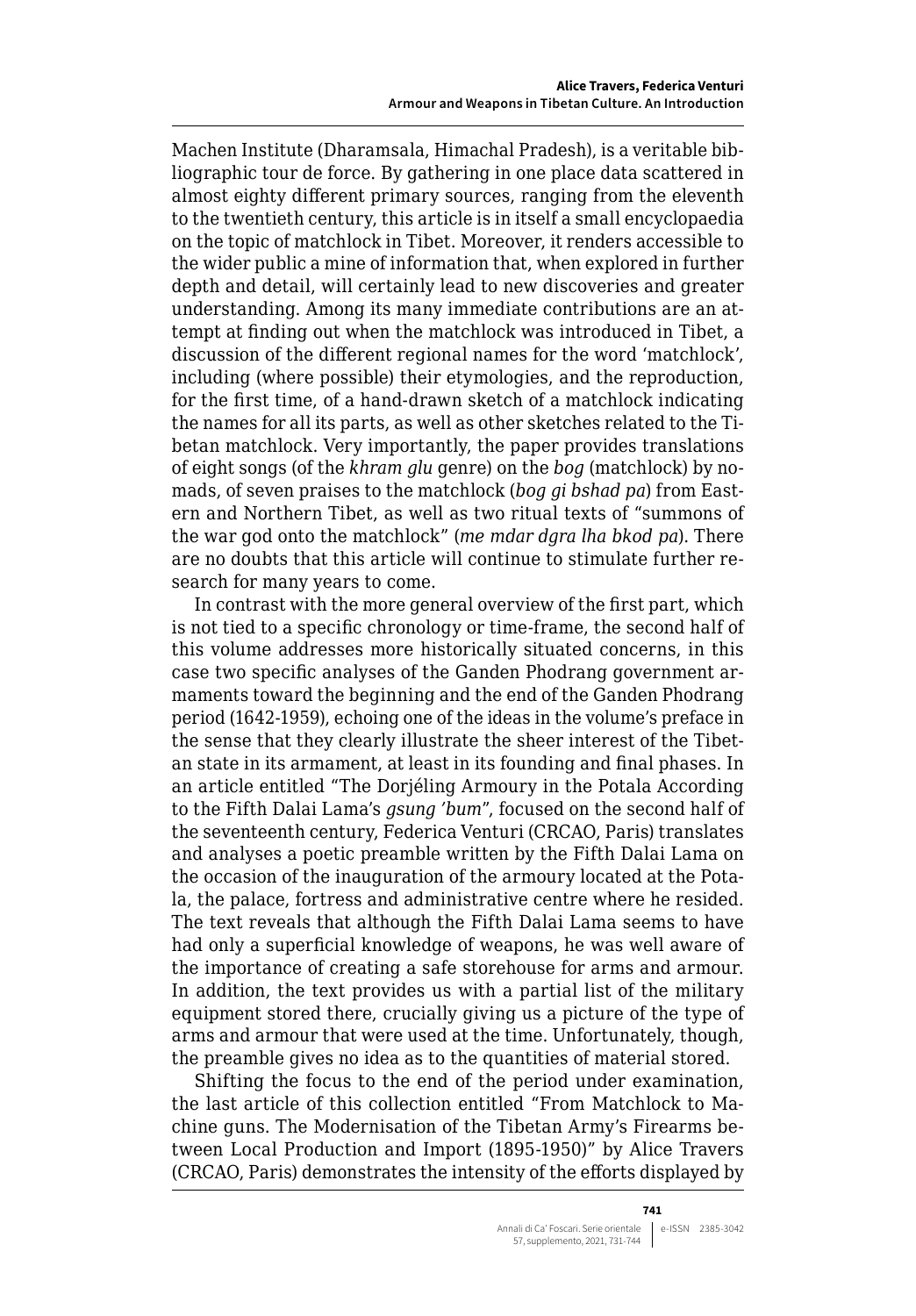the Ganden Phodrang government to catch up on firearms from 1895 onwards, and particularly showing that Tibet engaged in an armsbuilding enterprise just a few decades behind Qing China. The paper examines the supply of arms for the Ganden Phodrang army in the first half of the twentieth century and how the Tibetan government progressively succeeded in drastically modernising its firepower over a strikingly short period of time. In a detailed study, she relates the halting efforts of the government from the end of the nineteenth century until 1950, in part attempting to gather foreign expertise in order to establish autonomous factories for the production of modern firearms, and in part seeking agreements with other countries in order to purchase and import arms and munitions that were likely to be up-to-date and efficient, while also ensuring the transmission of knowledge around these new weapons across the troops. This article's reconstruction of the back and forth of the Tibetan government and its allies and of the endeavours that were often beset by political and technological challenges, provides a more nuanced view of the Ganden Phodrang's approach toward its military preparation.

Before we conclude, it should be mentioned here that all of the contributors to this volume are not personally expert in the use of weapons, and thus many technical points, especially concerning firearms, but also on armour, shields, etc. could not be understood without expert help, which was very generously provided all along the research and editing process by Donald La Rocca, Curator emeritus of the Arms and Armor Department at the Metropolitan Museum of Art, New York, as well as by a number of other specialists, in particular Jonathan Ferguson, curator of modern small arms at the Royal Armouries Museum, Leeds, in addition to numerous readers who gave input on our papers (we cannot name them all here but their help is acknowledged in each paper), and the anonymous reviewers, whom we all wish to thank heartily. For their contribution in translation work, we would also like to thank Thomas L. Markey, retired, University of Michigan, who translated from Swedish the important account of Brigitta Scherzenfeldt's life, and Sonam Tsering Ngulphu who translated various textual sources related to the Tibetan matchlock. Last but not least, the editors would like to thank those people who employed much care and patience in helping us with the more technical aspects of the publication. In Paris, Estelle Car took care of all the logistics concerning the reproduction of a number of photographs and images in this issue and Tenpa Nyima helped to proofread the Tibetan. In Venice, Mariateresa Sala of Edizioni Ca' Foscari answered a myriad of questions on the details of the publishing process. Finally, we would like to thank Antonio Rigopoulos for his enthusiastic acceptance of this project within the authoritative fold of *Annali di Ca' Foscari. Serie orientale*.

We believe that the study of arms and armour can provide a meas-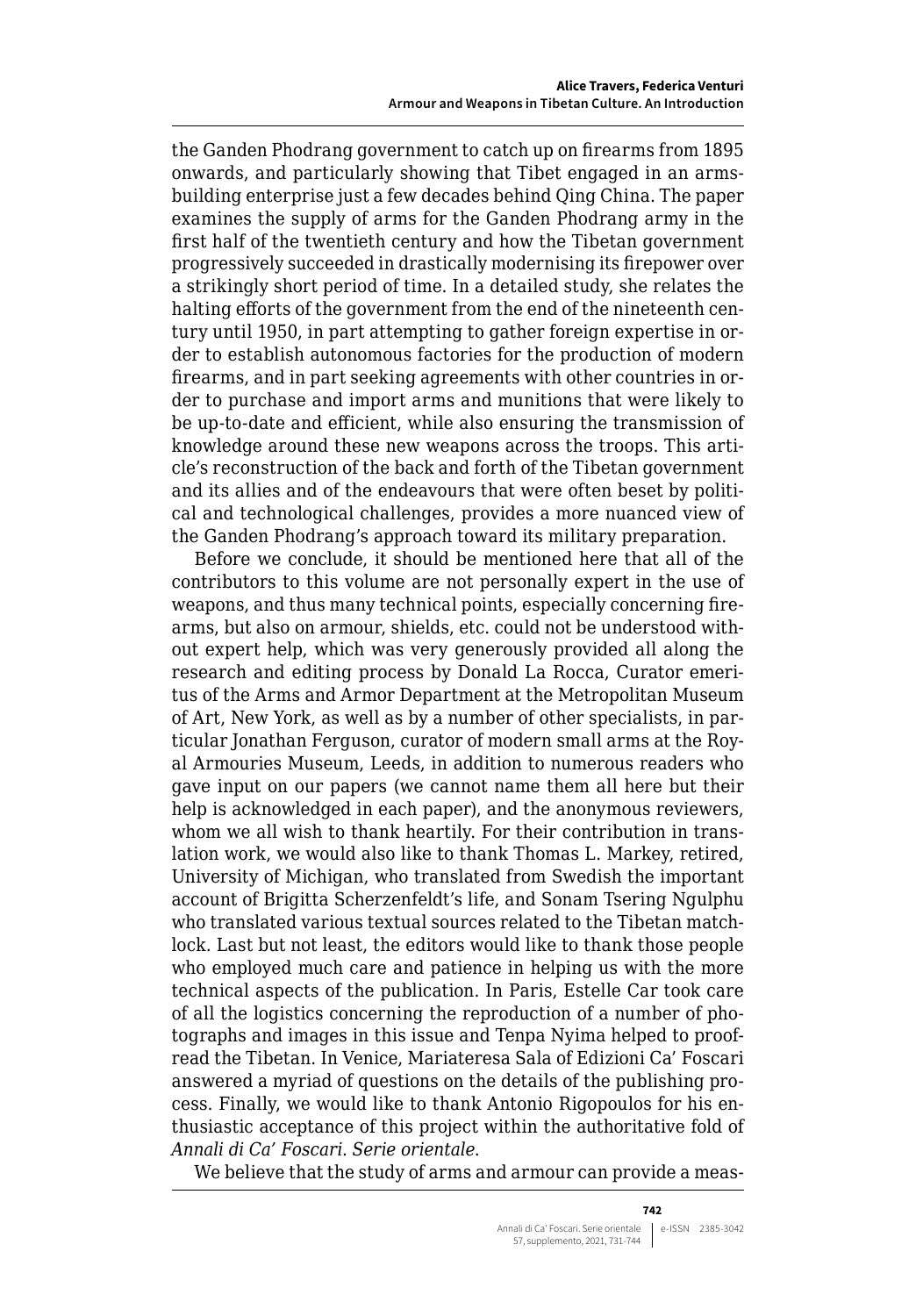ure of the significant impact of warfare on Tibetan society. Despite the fact that, at the end of this volume's reading, more questions will undoubtedly have been raised than answered, we hope that with this publication we can begin to bring to light data and analysis that will allow us to look at Tibet from a different, broader, viewpoint.

## **Bibliography**

- Ágoston, G. "Firearms and Military Adaptation. The Ottomans and the European Military Revolution, 1450-1800". *Journal of World History*, 25(1), 2014, 85-124. <https://doi.org/10.1353/jwh.2014.0005>.
- Andrade, T.; Kang, H.H.; Cooper, K. "A Korean Military Revolution? Parallel Military Innovations in East Asia and Europe". *Journal of World History*, 25(1), 2014, 51-84. <https://doi.org/10.1353/jwh.2014.0000>.
- Andrade, T. *The Gunpowder Age. China, Military Innovation and the Rise of the West in World History*. Princeton (NJ); Oxford: Princeton University Press, 2016. <https://doi.org/10.1515/9781400874446>.
- Aris, A. *Bhutan. The Early History of a Himalayan Kingdom*. Warminster (UK): Aris & Phillips, 1979.
- Ardussi, J.A. *Bhutan before the British. A Historical Study* [PhD dissertation]. Canberra: Australian National University, 1977.
- Baddeley, J.F. *Russia, Mongolia, China, Being Some Record of the Relations between Them from the Beginning of the XVII Century to the Death of the Tsar Alexei Mikhalovich, A.D. 1602-1676. Rendered Mainly in the Form of Narratives Dictated or Written by the Envoys Sent by the Russian Tsars, or their Voevodas in Siberia to the Kalmuk and Mongol Khans and Princes; and to the Emperors of China; with Introductions, Historical and Geographical, also a Series of Maps, Showing the Progress of Geographical Knowledge in Regard to Northern Asia during the XVI, XVII & Early XVIIICenturies, the Texts Taken More Especially from Manuscripts in the Moscow Foreign Office Archives*. 2 vols. London: MacMillan & Co., 1919.
- Black, J. *Beyond the Military Revolution. War in the Seventeenth Century World*. London: Palgrave MacMillan, 2011.
- Börekçi, G. "A Contribution to the Military Revolution Debate. The Janissaries' Use of Volley Fire during the Long Ottoman-Habsburg War of 1593-1606 and the Problem of Origins". *Acta Orientalia Academiae Scientiarum Hungaricae*, 59(4), 2006, 407-38. <https://doi.org/10.1556/aorient.59.2006.4.2>.
- Cook, W.F. Jr. *The Hundred Years War for Morocco. Gunpowder and the Military Revolution in the Early Modern Muslim World*. Boulder (CO): Westview, 1994.
- Di Cosmo, N. "Did Guns Matter? Firearms and the Qing Formation". Struve, L.A. (ed.), *The Qing Formation in World Historical Time*. Cambridge (MA); London: Harvard University Asia Center, 2004, 121-66. [https://doi.](https://doi.org/10.1163/9781684173983_005) [org/10.1163/9781684173983\\_005](https://doi.org/10.1163/9781684173983_005).
- Downing, B. *The Military Revolution and Political Change*. Princeton (NJ): Princeton University Press, 1992.
- Eaton, R.; Wagoner, P.B. "Warfare on the Deccan Plateau 1450-1600. A Military Revolution in Early Modern India?". *Journal of World History*, 25(1), 2014, 5-50. <https://doi.org/10.1353/jwh.2014.0004>.
- FitzHerbert, S.G.; Travers, A. "Asian Influences on Tibetan Military History between the 17th and 20th Centuries". Special issue of *Revue d'Études Ti-*